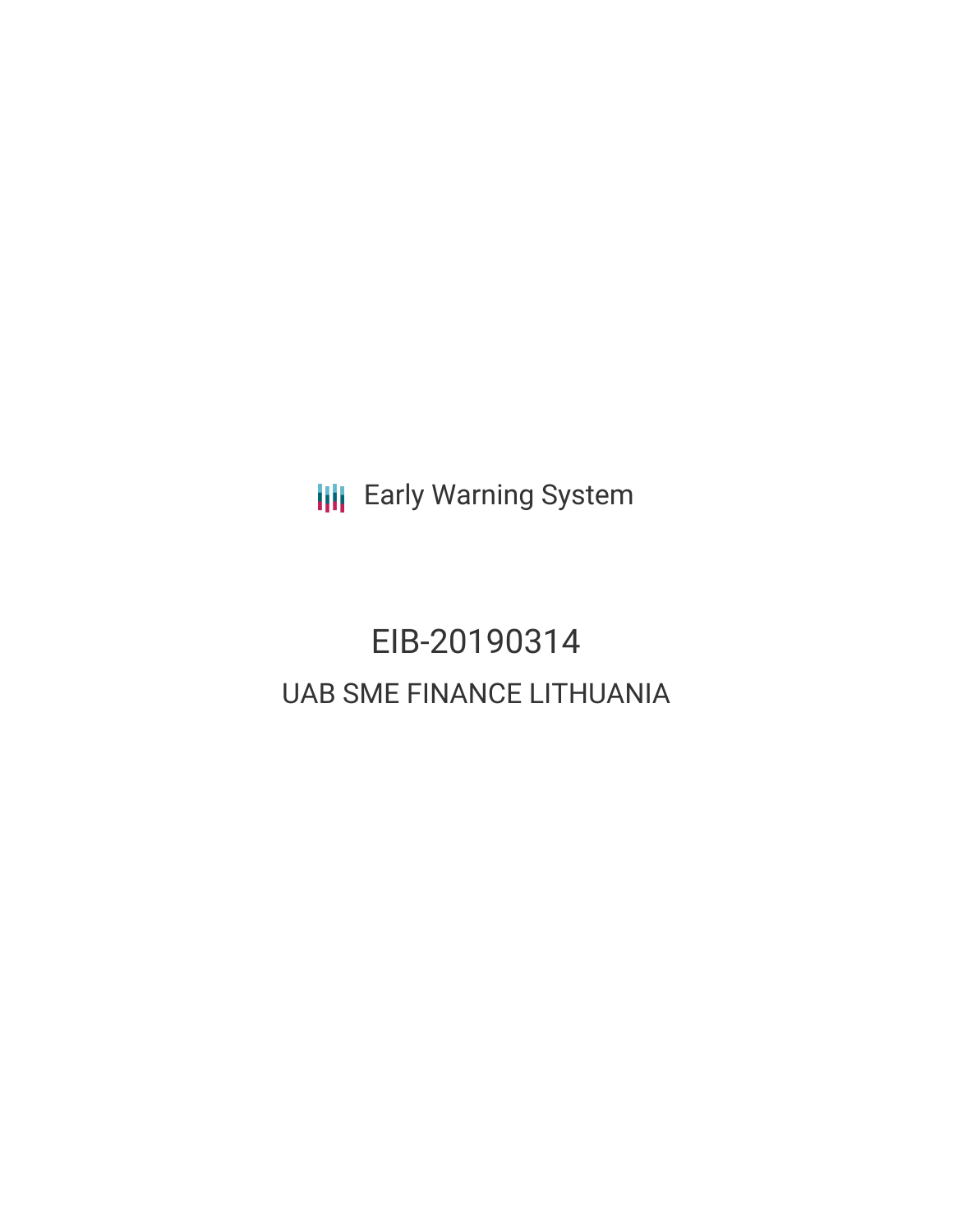## **Quick Facts**

| <b>Countries</b>              | Estonia, Latvia, Lithuania     |
|-------------------------------|--------------------------------|
| <b>Financial Institutions</b> | European Investment Bank (EIB) |
| <b>Status</b>                 | Approved                       |
| <b>Bank Risk Rating</b>       | U                              |
| <b>Voting Date</b>            | 2020-07-15                     |
| <b>Borrower</b>               | <b>UAB SME FINANCE</b>         |
| <b>Sectors</b>                | Finance                        |
| <b>Investment Type(s)</b>     | Loan                           |
| <b>Loan Amount (USD)</b>      | $$91.33$ million               |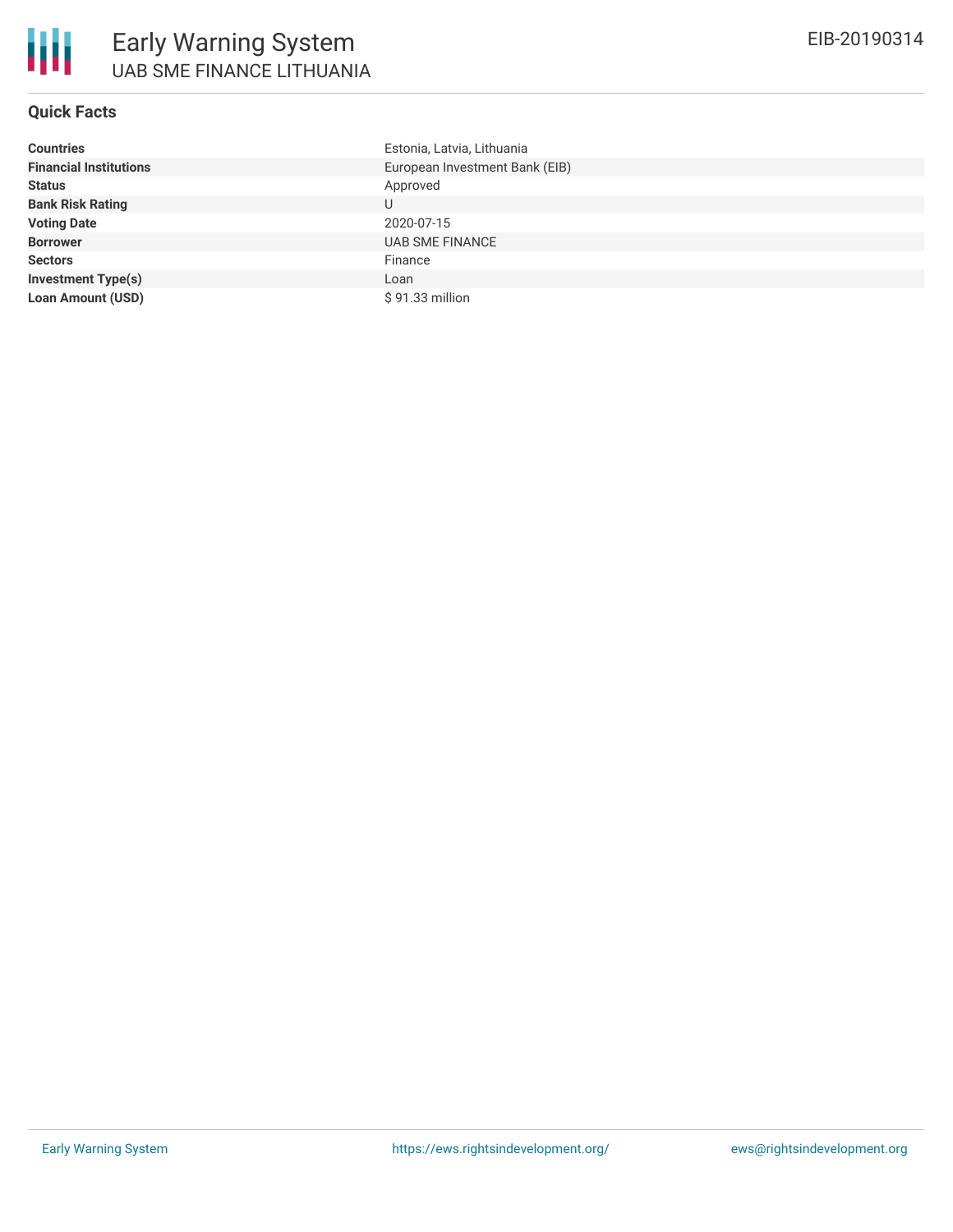

### **Project Description**

The project consists of a loan substitute involving a senior EIB investment in a portfolio of factoring exposures originated by UAB SME Finance, a Lithuanian fintech established to address an identified funding gap in the segment of working capital financing for SMEs and midcaps. The intermediary has established activity in its home country as well as the broader region of the Baltics. The EIB would provide a senior anchor investment of up to EUR 80m over approximately 105m of total funding to be raised via the structure.

Final beneficiaries will be requested to comply with applicable national and EU legislation, as appropriate.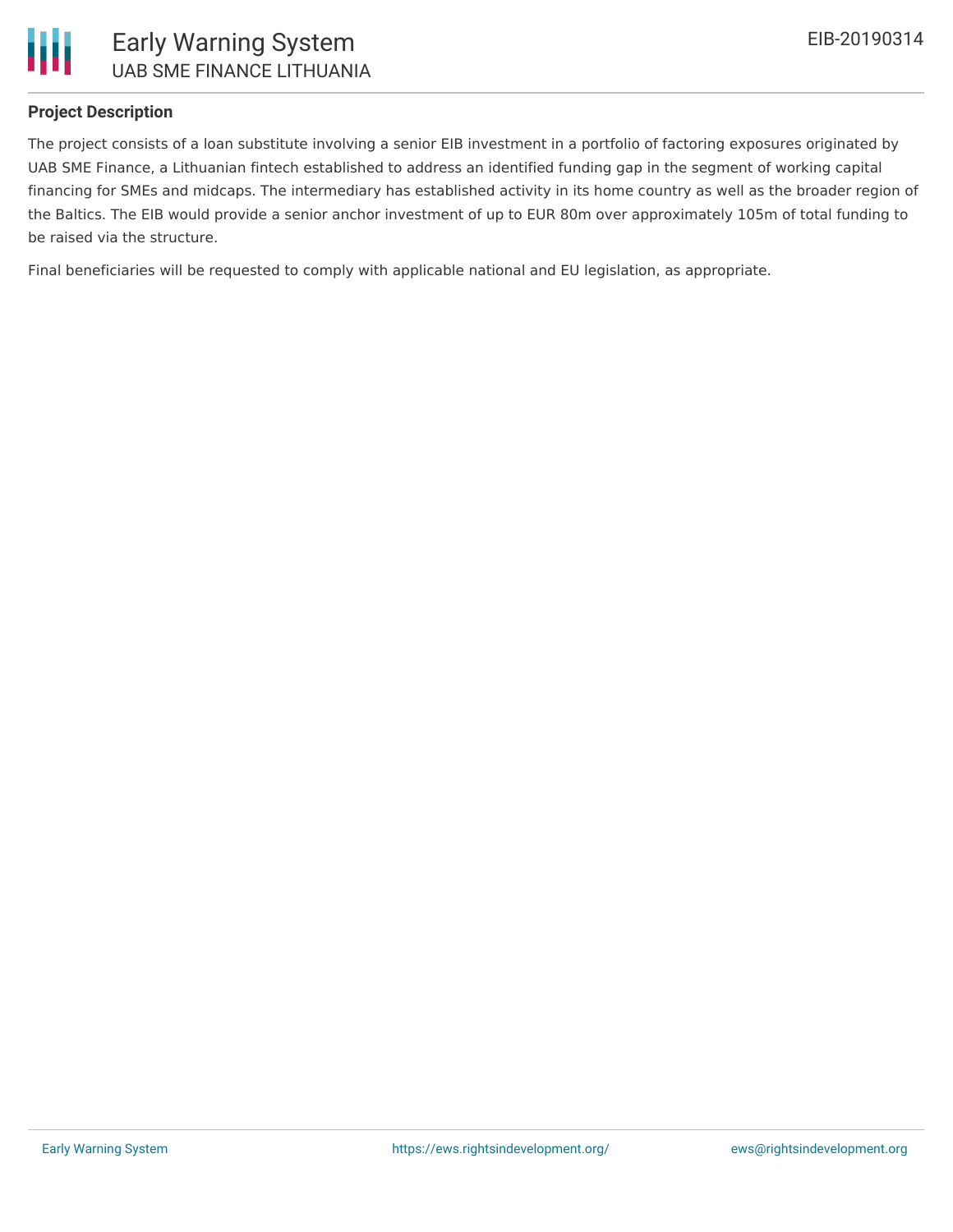

#### **Investment Description**

European Investment Bank (EIB)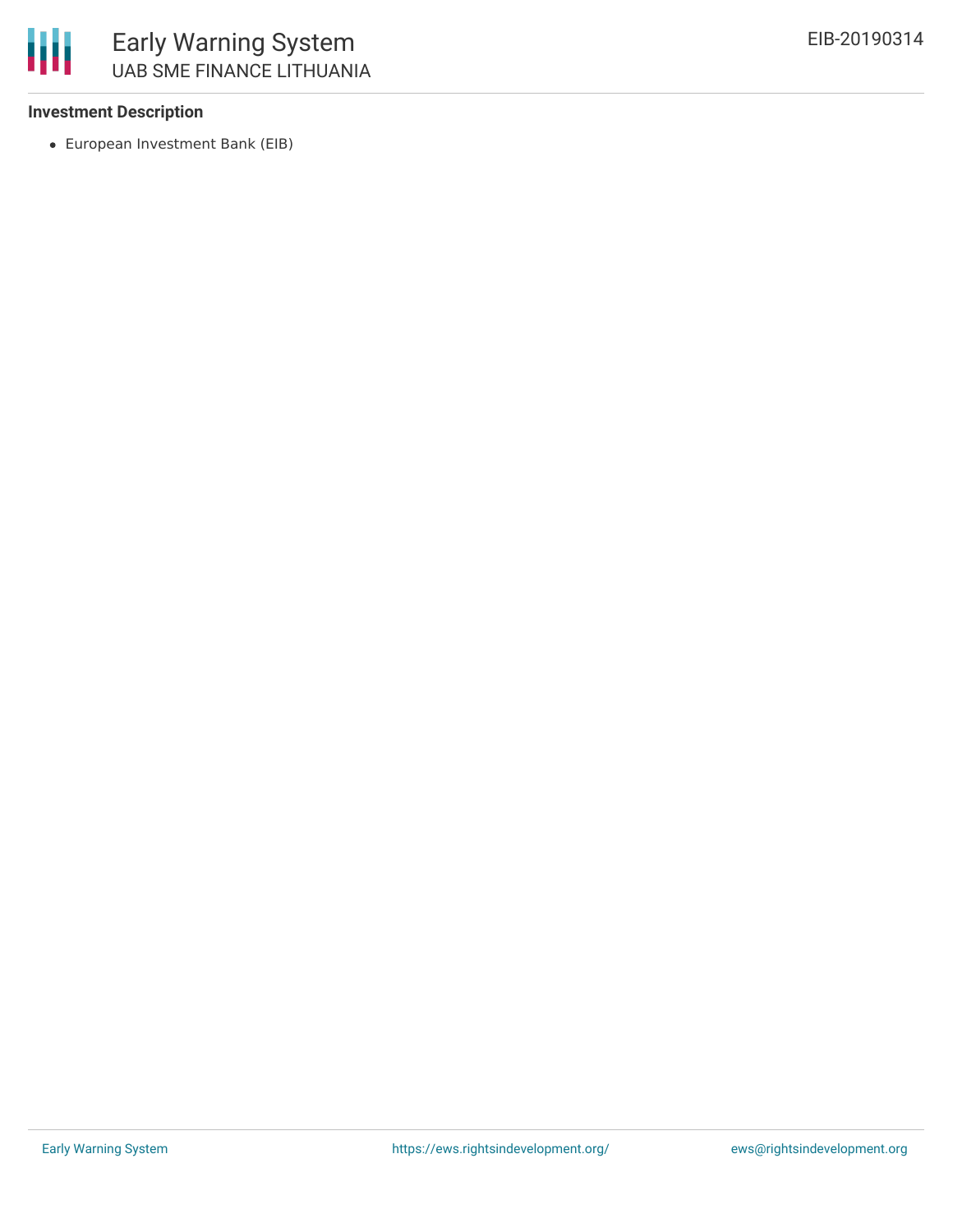## **Contact Information**

Project contacts not available at the time of disclosure.

#### ACCOUNTABILITY MECHANISM OF EIB

The EIB Complaints Mechanism is designed to facilitate and handle complaints against the EIB by individuals, organizations or corporations affected by EIB activities. When exercising the right to lodge a complaint against the EIB, any member of the public has access to a two-tier procedure, one internal - the Complaints Mechanism Office - and one external - the European Ombudsman. A complaint can be lodged via a written communication addressed to the Secretary General of the EIB, via email to the dedicated email address complaints@eib.org, by completing the online complaint form available at the following address: http://www.eib.org/complaints/form, via fax or delivered directly to the EIB Complaints Mechanism Division, any EIB local representation office or any EIB staff. For further details, check:

http://www.eib.org/attachments/strategies/complaints\_mechanism\_policy\_en.pdf

When dissatisfied with a complaint to the EIB Complaints Mechanism, citizens can then turn towards the European Ombudsman. A memorandum of Understanding has been signed between the EIB and the European Ombudsman establishes that citizens (even outside of the EU if the Ombudsman finds their complaint justified) can turn towards the Ombudsman on issues related to 'maladministration' by the EIB. Note that before going to the Ombudsman, an attempt must be made to resolve the case by contacting the EIB. In addition, the complaint must be made within two years of the date when the facts on which your complaint is based became known to you. You can write to the Ombudsman in any of the languages of the European Union. Additional details, including filing requirements and complaint forms, are available at: http://www.ombudsman.europa.eu/atyourservice/interactiveguide.faces